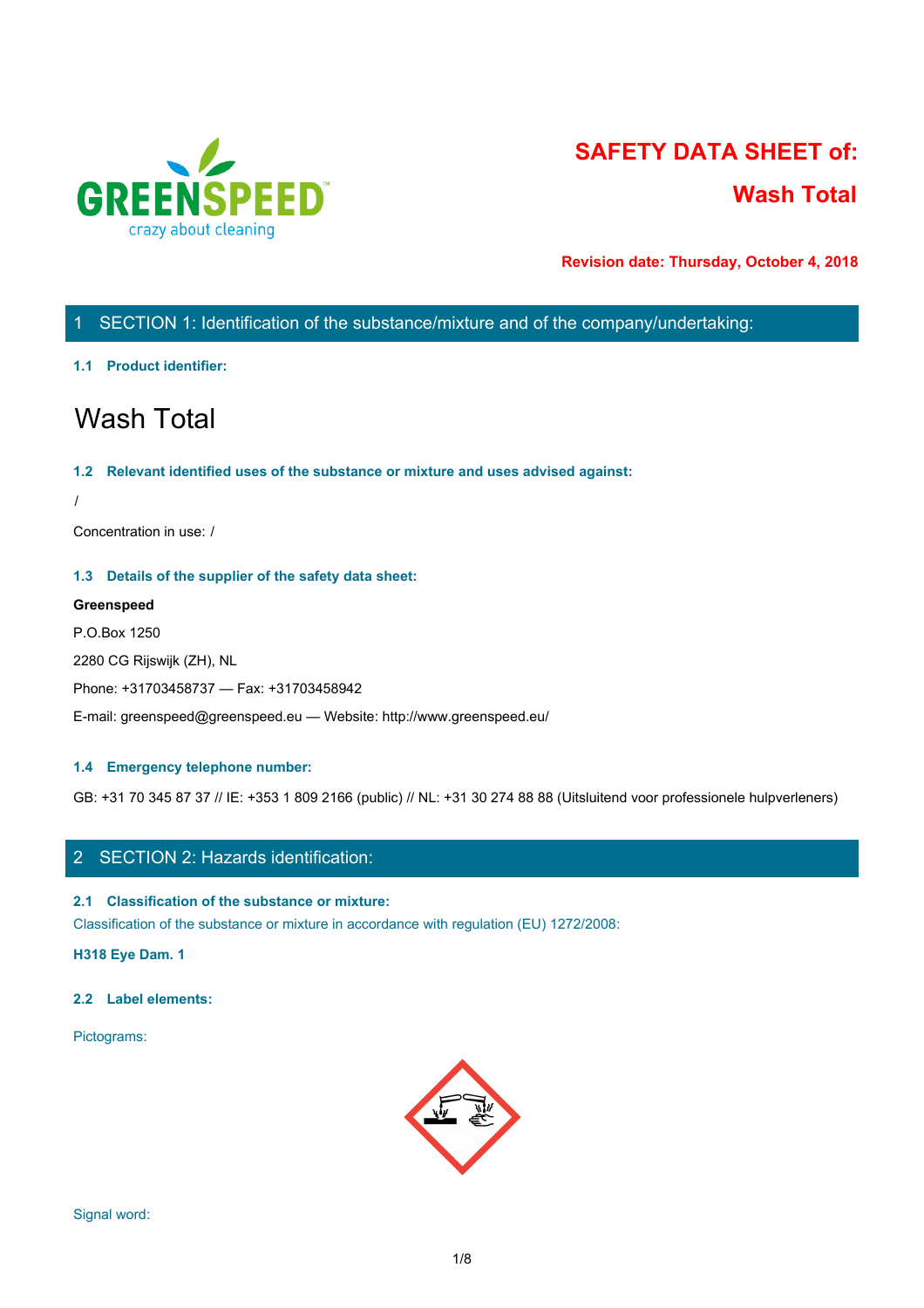### Danger

### Hazard statements:

| Danger                    |                                                                                                                                     |  |
|---------------------------|-------------------------------------------------------------------------------------------------------------------------------------|--|
| Hazard statements:        |                                                                                                                                     |  |
| H318 Eye Dam. 1:          | Causes serious eye damage.                                                                                                          |  |
| Precautionary statements: |                                                                                                                                     |  |
| P280:                     | Wear protective gloves, protective clothing, eye protection, face protection.                                                       |  |
| P305+P351+P338:           | IF IN EYES: Rinse cautiously with water for several minutes. Remove contact<br>lenses, if present and easy to do. Continue rinsing. |  |
| P310:                     | Immediately call a POISON CENTER or doctor.                                                                                         |  |
| Contains:                 |                                                                                                                                     |  |
|                           | Sodium Percarbonate Fattyalcohol ethoxylated Sodiumlaurylsulphate                                                                   |  |

Sodium Percarbonate Fattyalcohol ethoxylated Sodiumlaurylsulphate

### **2.3 Other hazards:**

none and the state of the state of the state of the state of the state of the state of the state of the state of the state of the state of the state of the state of the state of the state of the state of the state of the s

# 3 SECTION 3: Composition/information on ingredients:

| Sodium Percarbonate      | $\leq 20 \%$ | CAS number:<br><b>EINECS:</b><br><b>REACH Registration number:</b><br><b>CLP Classification:</b> | 15630-89-4<br>239-707-6<br>01-2119457268-30<br><b>H272 Ox. Sol. 3</b>                                                                             |
|--------------------------|--------------|--------------------------------------------------------------------------------------------------|---------------------------------------------------------------------------------------------------------------------------------------------------|
|                          |              |                                                                                                  | H302 Acute tox. 4<br><b>H318 Eye Dam. 1</b>                                                                                                       |
| <b>Citric Acid</b>       | $\leq 4\%$   | CAS number:<br><b>EINECS:</b><br><b>REACH Registration number:</b><br><b>CLP Classification:</b> | 77-92-9<br>201-069-1<br>01-2119457026-42<br>H319 Eye Irrit. 2                                                                                     |
| Sodiumlaurylsulphate     | $\leq 4\%$   | CAS number:<br>EINECS:<br><b>REACH Registration number:</b><br><b>CLP Classification:</b>        | 85586-07-8<br>287-809-4<br>01-2119489463-28<br>H302 Acute tox. 4<br>H315 Skin Irrit. 2<br><b>H318 Eye Dam. 1</b><br><b>H412 Aquatic Chronic 3</b> |
| Fattyalcohol ethoxylated | $\leq 4 \%$  | CAS number:<br><b>EINECS:</b><br><b>REACH Registration number:</b><br><b>CLP Classification:</b> | 68002-97-1<br>H302 Acute tox. 4<br><b>H318 Eye Dam. 1</b>                                                                                         |

For the full text of the H phrases mentioned in this section, see section 16.

# 4 SECTION 4: First aid measures:

### **4.1 Description of first aid measures:**

Always ask medical advice as soon as possible should serious or continuous disturbances occur.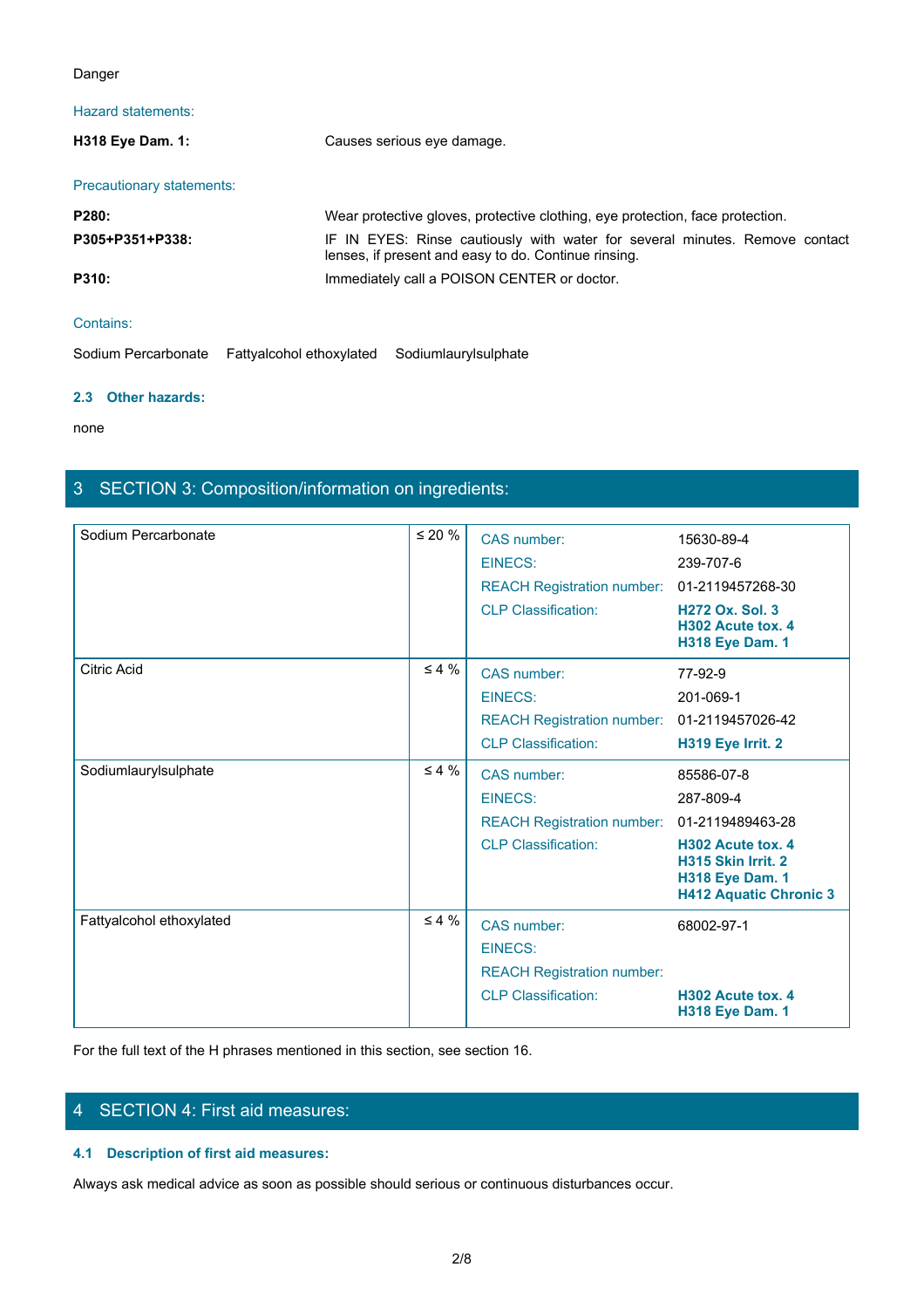| Skin contact: | remove contaminated clothing, rinse skin with plenty of water and immediately<br>transport to hospital.             |
|---------------|---------------------------------------------------------------------------------------------------------------------|
| Eye contact:  | first prolonged rinsing with water (contact lenses to be removed if this is easily done)<br>then take to physician. |
|               |                                                                                                                     |
| Ingestion:    | rinse mouth, do not induce vomiting, take to hospital immediately.                                                  |
| Inhalation:   | let sit upright, fresh air, rest and take to hospital.                                                              |

### **4.2 Most important symptoms and effects, both acute and delayed:**

| <b>Skin contact:</b> | caustic, redness, pain, serious burns                                                                                   |
|----------------------|-------------------------------------------------------------------------------------------------------------------------|
| Eye contact:         | caustic, redness, blurred vision, pain                                                                                  |
| Ingestion:           | caustic, lack of breath, vomiting, blisters on lips and tongue, burning pain in mouth<br>and throat, gullet and stomach |
| Inhalation:          | headache, dizziness, nausea, drowsiness, unconsciousness                                                                |

### **4.3 Indication of any immediate medical attention and special treatment needed:**

none and the state of the state of the state of the state of the state of the state of the state of the state of the state of the state of the state of the state of the state of the state of the state of the state of the s

# 5 SECTION 5: Fire-fighting measures:

### **5.1 Extinguishing media:**

CO2, foam, powder, sprayed water

### **5.2 Special hazards arising from the substance or mixture:**

none and the state of the state of the state of the state of the state of the state of the state of the state of the state of the state of the state of the state of the state of the state of the state of the state of the s

### **5.3 Advice for firefighters:**

**Extinguishing agents to be avoided:** none and the state of the state of the state of the state of the state of the state of the state of the state of the state of the state of the state of the state of the state of the state of the state of the state of the s

### 6 SECTION 6: Accidental release measures:

#### **6.1 Personal precautions, protective equipment and emergency procedures:**

none<br>
S. SECTION 5: Fire-fighting measures:<br>
S. S. Special hazards arising from the substance or mixture:<br>
H. S. Special hazards arising from the substance or mixture:<br>
and avoid in the fumes, spilled substances and avoid windRemove any contaminated clothing and used contaminated protective equipment and dispose of it safely.

### **6.2 Environmental precautions:**

do not allow to flow into sewers or open water.

#### **6.3 Methods and material for containment and cleaning up:**

Contain released substance, store into suitable containers. If possible remove by using absorbent material.

### **6.4 Reference to other sections:**

for further information check sections 8 & 13.

## 7 SECTION 7: Handling and storage: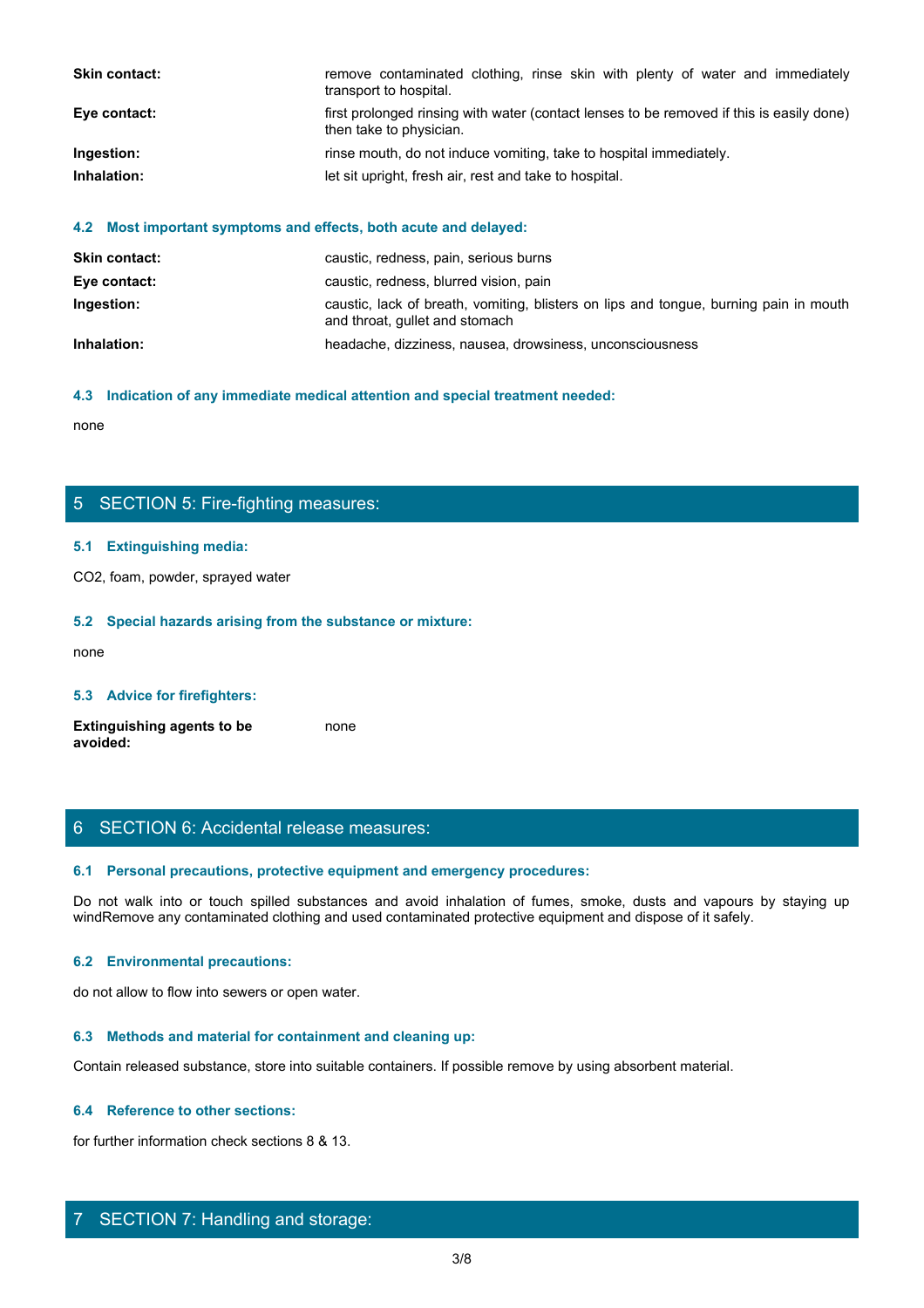### **7.1 Precautions for safe handling:**

### **7.2 Conditions for safe storage, including any incompatibilities:**

### **7.3 Specific end use(s):**

# 8 SECTION 8: Exposure controls/personal protection:

### **8.1 Control parameters:**

### **8.2 Exposure controls:**

|                                  | 7.1 Precautions for safe handling:                                                                                                                                                                                                                                                                                                                                |                             |
|----------------------------------|-------------------------------------------------------------------------------------------------------------------------------------------------------------------------------------------------------------------------------------------------------------------------------------------------------------------------------------------------------------------|-----------------------------|
|                                  | handle with care to avoid spillage.                                                                                                                                                                                                                                                                                                                               |                             |
|                                  | 7.2 Conditions for safe storage, including any incompatibilities:                                                                                                                                                                                                                                                                                                 |                             |
|                                  | keep in a sealed container in a closed, frost-free, ventilated room.                                                                                                                                                                                                                                                                                              |                             |
| 7.3 Specific end use(s):         |                                                                                                                                                                                                                                                                                                                                                                   |                             |
|                                  |                                                                                                                                                                                                                                                                                                                                                                   |                             |
|                                  |                                                                                                                                                                                                                                                                                                                                                                   |                             |
|                                  | 8 SECTION 8: Exposure controls/personal protection:                                                                                                                                                                                                                                                                                                               |                             |
| 8.1 Control parameters:          |                                                                                                                                                                                                                                                                                                                                                                   |                             |
|                                  | Listing of the hazardous ingredients in section 3, of which the TLV value is known                                                                                                                                                                                                                                                                                |                             |
|                                  | Sodium Percarbonate 10 mg/m <sup>3</sup>                                                                                                                                                                                                                                                                                                                          |                             |
| 8.2 Exposure controls:           |                                                                                                                                                                                                                                                                                                                                                                   |                             |
| <b>Inhalation</b><br>protection: | use with sufficient exhaust ventilation. If necessary, use an air-purifying face mask in case of<br>respiratory hazards. Use the ABEK type as protection against these troublesome levels.                                                                                                                                                                        | $\overline{\bullet\bullet}$ |
| <b>Skin</b><br>protection:       | handling with nitril-gloves (EN 374). Breakthrough time: >480' Material thickness: 0,35 mm.<br>Thoroughly check gloves before use. Take of the gloves properly without touching the outside<br>with your bare hands. The manufacturer of the protective gloves has to be consulted about the<br>suitability for a specific work station. Wash and dry your hands. | ηη<br>$\omega_{0}$          |
| <b>Eye</b><br>protection:        | keep an eye-rinse bottle within reach. Tight-fitting safety goggles. Wear a face shield and<br>protective suit in case of exceptional processing problems.                                                                                                                                                                                                        |                             |
| <b>Other</b>                     | impermeable clothing. The type of protective equipment depends on the concentration and<br>amount of hazardous substances at the work station in question.<br>protection:                                                                                                                                                                                         |                             |

# 9 SECTION 9: Physical and chemical properties:

### **9.1 Information on basic physical and chemical properties:**

| Melting point/melting range:                          |                 |
|-------------------------------------------------------|-----------------|
| <b>Boiling point/Boiling range:</b>                   | 198 °C — 199 °C |
| pH:                                                   |                 |
| pH 1% diluted in water:                               | 9.7             |
| Vapour pressure/20°C,:                                |                 |
| Vapour density:                                       | not applicable  |
| Relative density, 20°C:                               | 0.9110 kg/l     |
| Appearance/20°C:                                      | solid           |
| Flash point:                                          | 0 °C            |
| Flammability (solid, gas):                            | not applicable  |
| Auto-ignition temperature:                            |                 |
| Upper flammability or explosive<br>limit, $(Vol %)$ : |                 |
| Lower flammability or explosive<br>limit, $(Vol %)$ : |                 |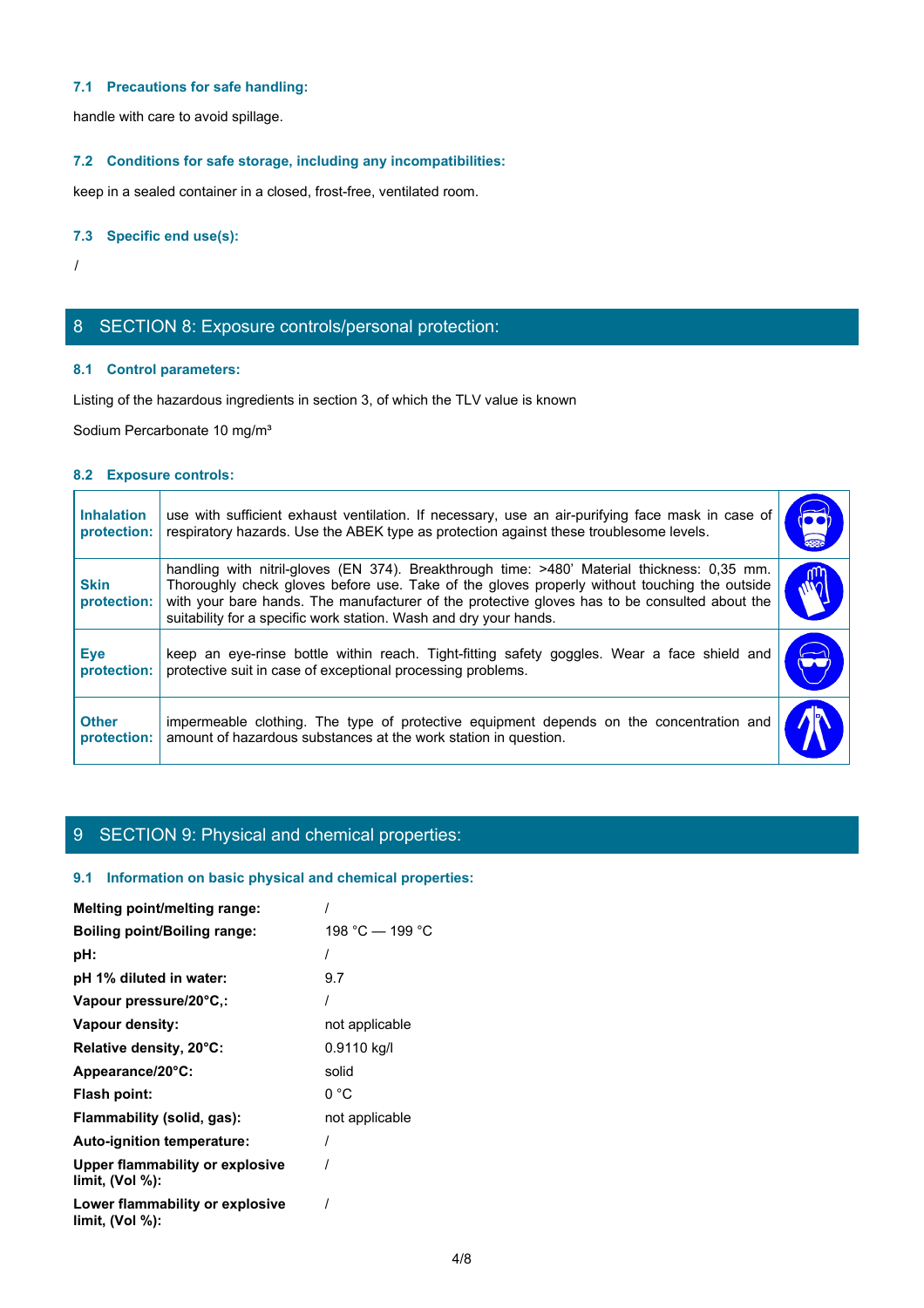| <b>Explosive properties:</b>                       | not applicable            |
|----------------------------------------------------|---------------------------|
| <b>Oxidising properties:</b>                       | not applicable            |
| Decomposition temperature:                         |                           |
| Solubility in water:                               | not soluble               |
| <b>Partition coefficient: n-</b><br>octanol/water: | not applicable            |
| Odour:                                             | characteristic            |
| <b>Odour threshold:</b>                            | not applicable            |
| Dynamic viscosity, 20°C:                           | 1 mPa.s                   |
| Kinematic viscosity, 40°C:                         | 1 mm $\frac{2}{\text{S}}$ |
| Evaporation rate (n-BuAc = 1):                     |                           |

### **9.2 Other information:**

| Volatile organic component (VOC): |           |
|-----------------------------------|-----------|
| Volatile organic component (VOC): | 0.451 a/l |
| <b>Sustained combustion test:</b> |           |

# 10 SECTION 10: Stability and reactivity:

### **10.1 Reactivity:**

stable under normal conditions.

### **10.2 Chemical stability:**

extremely high or low temperatures.

### **10.3 Possibility of hazardous reactions:**

none and the state of the state of the state of the state of the state of the state of the state of the state of the state of the state of the state of the state of the state of the state of the state of the state of the s

### **10.4 Conditions to avoid:**

protect from sunlight and do not expose to temperatures exceeding + 50°C.

### **10.5 Incompatible materials:**

oxidants, alkalines

### **10.6 Hazardous decomposition products:**

doesn't decompose with normal use

# 11 SECTION 11: Toxicological information:

### **11.1 Information on toxicological effects:**

| <b>H318 Eye Dam. 1:</b>                             | Causes serious eye damage. |
|-----------------------------------------------------|----------------------------|
| Calculated acute toxicity, ATE oral: 1729.439 mg/kg |                            |
| Calculated acute toxicity, ATE<br>dermal:           |                            |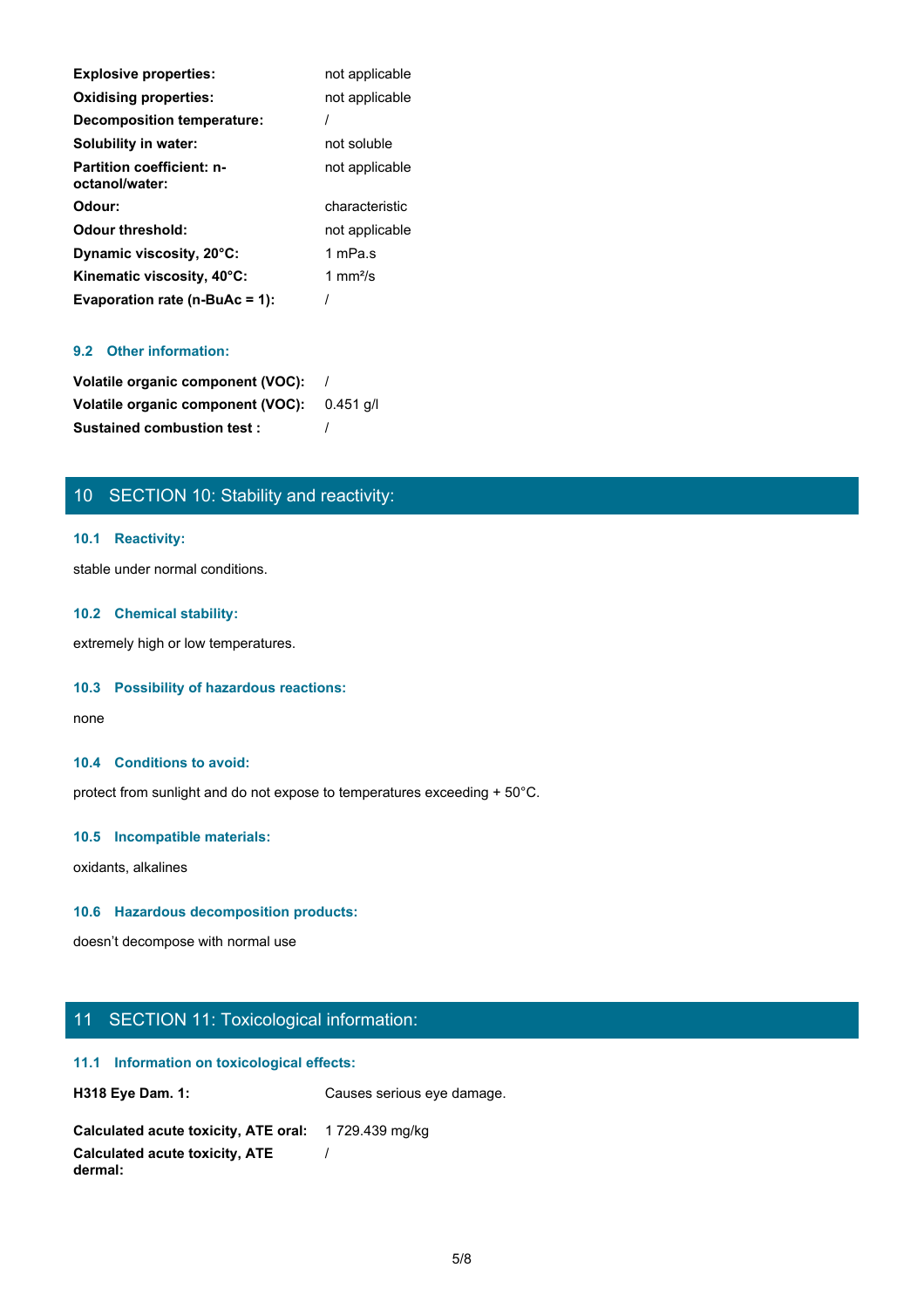| Sodium Percarbonate      | LD50 oral, rat:<br>LD50 dermal, rabbit:<br>LC50, Inhalation, rat, 4h: | 500 mg/kg<br>$\geq$ 5 000 mg/kg<br>$\geq 50$ mg/l          |
|--------------------------|-----------------------------------------------------------------------|------------------------------------------------------------|
| Citric Acid              | LD50 oral, rat:<br>LD50 dermal, rabbit:<br>LC50, Inhalation, rat, 4h: | $\geq$ 5 000 mg/kg<br>$\geq$ 5 000 mg/kg<br>$\geq 50$ mg/l |
| Sodiumlaurylsulphate     | LD50 oral, rat:<br>LD50 dermal, rabbit:<br>LC50, Inhalation, rat, 4h: | 1 800 mg/kg<br>$\geq$ 5 000 mg/kg<br>$\geq 50$ mg/l        |
| Fattyalcohol ethoxylated | LD50 oral, rat:<br>LD50 dermal, rabbit:<br>LC50, Inhalation, rat, 4h: | 500 mg/kg<br>$\geq$ 5 000 mg/kg<br>$\geq 50$ mg/l          |

# 12 SECTION 12: Ecological information:

### **12.1 Toxicity:**

| Fattyalcohol ethoxylated                                                                                                                              | LD50 oral, rat:                           | 500 mg/kg            |  |
|-------------------------------------------------------------------------------------------------------------------------------------------------------|-------------------------------------------|----------------------|--|
|                                                                                                                                                       | LD50 dermal, rabbit:                      | $\geq 5000$ mg/kg    |  |
|                                                                                                                                                       | LC50, Inhalation, rat, 4h: $\geq$ 50 mg/l |                      |  |
|                                                                                                                                                       |                                           |                      |  |
|                                                                                                                                                       |                                           |                      |  |
| 12 SECTION 12: Ecological information:                                                                                                                |                                           |                      |  |
|                                                                                                                                                       |                                           |                      |  |
| 12.1 Toxicity:                                                                                                                                        |                                           |                      |  |
| Citric Acid                                                                                                                                           | LC50 (Fish):                              | 440 - 760 mg/l (48h) |  |
|                                                                                                                                                       | LC50 (Daphnia):                           | 1535 mg/l (24h)      |  |
|                                                                                                                                                       | EC50 (Daphnia):                           | 1535 mg/l (24h)      |  |
| Sodiumlaurylsulphate                                                                                                                                  | LC50 (Fish):                              | 1.3 mg/L (96h)       |  |
|                                                                                                                                                       | EC50 (Daphnia):                           | 2.8 mg/L (48h)       |  |
|                                                                                                                                                       | EC50 (Algae):                             | 20 mg/L (72h)        |  |
|                                                                                                                                                       | NOEC (Algae):                             | 3 mg/L (72h)         |  |
|                                                                                                                                                       | EC50 (soil microorganisms):               | 680 mg/L (3h)        |  |
|                                                                                                                                                       |                                           |                      |  |
| 12.2 Persistence and degradability:                                                                                                                   |                                           |                      |  |
|                                                                                                                                                       |                                           |                      |  |
| The surfactants contained in this preparation comply with the biodegradability criteria as laid down in Regulation (EC)<br>No.648/2004 on detergents. |                                           |                      |  |
|                                                                                                                                                       |                                           |                      |  |
| 12.3 Bioaccumulative potential:                                                                                                                       |                                           |                      |  |
| No additional data available                                                                                                                          |                                           |                      |  |
|                                                                                                                                                       |                                           |                      |  |

### **12.2 Persistence and degradability:**

### **12.3 Bioaccumulative potential:**

### **12.4 Mobility in soil:**

| Water hazard class, WGK (AwSV): |             |
|---------------------------------|-------------|
| Solubility in water:            | not soluble |

### **12.5 Results of PBT and vPvB assessment:**

No additional data available

### **12.6 Other adverse effects:**

No additional data available

# 13 SECTION 13: Disposal considerations: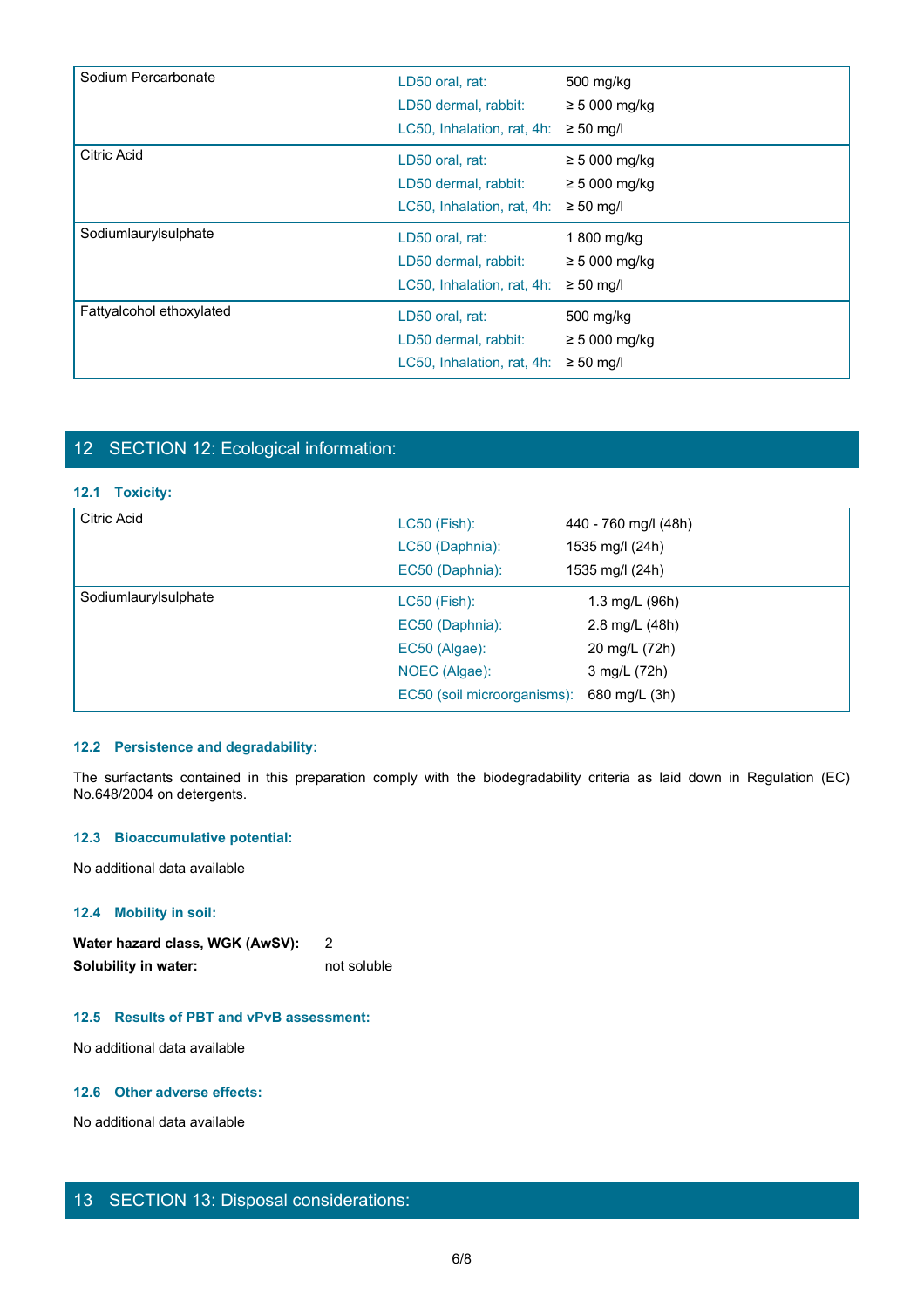#### **13.1 Waste treatment methods:**

The product may be discharged in the indicated percentages of utillization, provided it is neutralised to pH 7. Possible restrictive regulations by local authority should always be adhered to.<br>14 SECTION 14: Transport info restrictive regulations by local authority should always be adhered to.

|  |  | 14 SECTION 14: Transport information: |  |
|--|--|---------------------------------------|--|
|--|--|---------------------------------------|--|

### **14.1 UN number:**

not applicable

### **14.2 UN proper shipping name:**

ADR, IMDG, ICAO/IATA not applicable

### **14.3 Transport hazard class(es):**

| Class(es):                   | not applicable |
|------------------------------|----------------|
| Identification number of the | not applicable |
| hazard:                      |                |

### **14.4 Packing group:**

### **14.5 Environmental hazards:**

### **14.6 Special precautions for user:**

| <b>Hazard characteristics:</b> | not applicable |
|--------------------------------|----------------|
| <b>Additional guidance:</b>    | not applicable |

### 15 SECTION 15: Regulatory information:

### **15.1 Safety, health and environmental regulations/legislation specific for the substance or mixture:**

| hazard:                                                                                              |                                                        | <b>TIOT applicable</b>                                                                                                                                |
|------------------------------------------------------------------------------------------------------|--------------------------------------------------------|-------------------------------------------------------------------------------------------------------------------------------------------------------|
| 14.4 Packing group:                                                                                  |                                                        |                                                                                                                                                       |
| not applicable                                                                                       |                                                        |                                                                                                                                                       |
|                                                                                                      | 14.5 Environmental hazards:                            |                                                                                                                                                       |
|                                                                                                      | not dangerous to the environment                       |                                                                                                                                                       |
|                                                                                                      | 14.6 Special precautions for user:                     |                                                                                                                                                       |
| <b>Hazard characteristics:</b><br><b>Additional guidance:</b>                                        |                                                        | not applicable<br>not applicable                                                                                                                      |
|                                                                                                      | 15 SECTION 15: Regulatory information:                 |                                                                                                                                                       |
| 15.1 Safety, health and environmental regulations/legislation specific for the substance or mixture: |                                                        |                                                                                                                                                       |
|                                                                                                      | Water hazard class, WGK (AwSV):                        | $\overline{\mathbf{2}}$                                                                                                                               |
|                                                                                                      | Volatile organic component (VOC):                      |                                                                                                                                                       |
|                                                                                                      | Volatile organic component (VOC): 0.451 g/l            |                                                                                                                                                       |
| 648/2004:                                                                                            | <b>Composition by regulation (EC)</b>                  | Oxygen-based bleaching agents 5% - 15%, Soap 5% - 15%, Zeolites 5% - 15%,<br>Anionic surfactants < 5%, Nonionic surfactants < 5%, Perfumes (Linalool) |
|                                                                                                      | <b>15.2 Chemical Safety Assessment:</b>                |                                                                                                                                                       |
| No data available                                                                                    |                                                        |                                                                                                                                                       |
|                                                                                                      | 16 SECTION 16: Other information:                      |                                                                                                                                                       |
|                                                                                                      | Legend to abbreviations used in the safety data sheet: |                                                                                                                                                       |
| ADR:                                                                                                 |                                                        | The European Agreement concerning the International Carriage of Dangerous<br>Goods by Road                                                            |
| BCF:                                                                                                 |                                                        | <b>Bioconcentration factor</b>                                                                                                                        |
| CAS:                                                                                                 |                                                        | <b>Chemical Abstracts Service</b>                                                                                                                     |
| CLP:                                                                                                 |                                                        | Classification, Labelling and Packaging of chemicals                                                                                                  |
|                                                                                                      |                                                        | 710                                                                                                                                                   |

### **15.2 Chemical Safety Assessment:**

## 16 SECTION 16: Other information:

### **Legend to abbreviations used in the safety data sheet:**

| ADR: | The European Agreement concerning the International Carriage of Dangerous<br>Goods by Road |
|------|--------------------------------------------------------------------------------------------|
| BCF: | Bioconcentration factor                                                                    |
| CAS: | <b>Chemical Abstracts Service</b>                                                          |
| CLP: | Classification, Labelling and Packaging of chemicals                                       |